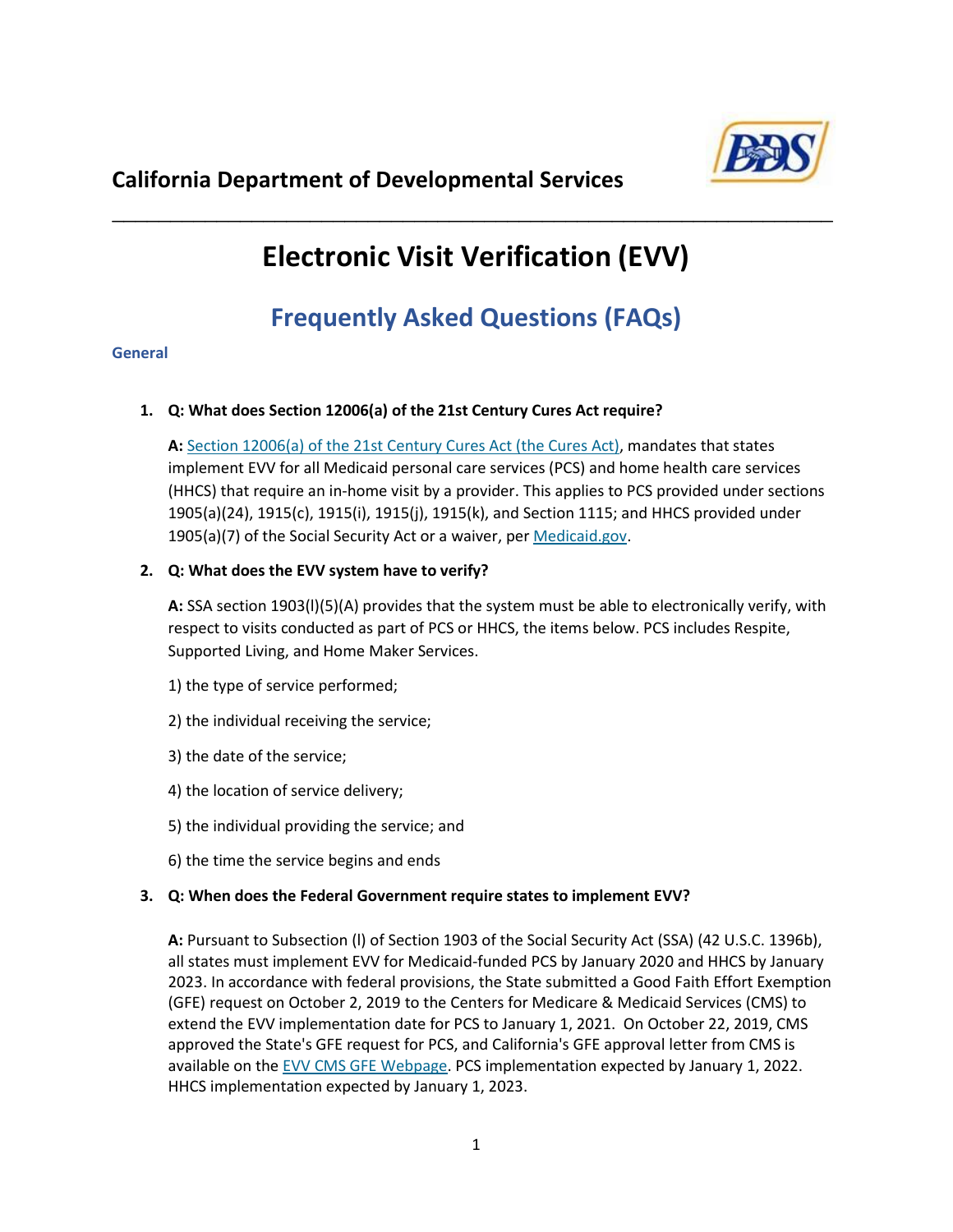#### **Consumer Related**

#### **4. Q: Which regional center services does EVV apply to?**

**A:** EVV applies to Respite, Supported Living, and Home Maker Services, which are PCS funded by the Department of Developmental Services (DDS) and provided through regional center vendors.

#### **5. Q: What if the consumer lives in the rural areas and there is no cell coverage or access to the internet?**

**A:** The State is exploring how to implement EVV for those that don't have access to the internet.

#### **6. Q: Can EVV be implemented in ways that minimize privacy concerns, particularly around the need to capture location information through the EVV system?**

**A:** Services either starting or stopping in the individual's home are subject to EVV requirements and capturing the location in which the service is started and stopped is sufficient for meeting the minimum requirements specified in the Cures Act.

#### **7. Q: Does EVV apply to services in the Self-Determination Program?**

**A:** Yes. Any regional center service that provides PCS would be covered under the EVV requirement.

#### **Provider Related**

# **8. Q: When can Providers expect to receive information and training regarding the required use of the new EVV system?**

**A:** DDS does not have the exact timeframe right now, but there will be sufficient time for training for Providers in advance of the EVV implementation.

#### **9. Q: Why is In Home Supportive Services (IHSS) implementing the EVV system effective November 1, 2019?**

**A:** IHSS is leveraging their electronic timesheet system for EVV and therefore is on a different timetable than regional centers and other programs. For more information about the EVV implementation process go to the [CDSS EVV Webpage.](https://www.cdss.ca.gov/inforesources/ihss/evv)